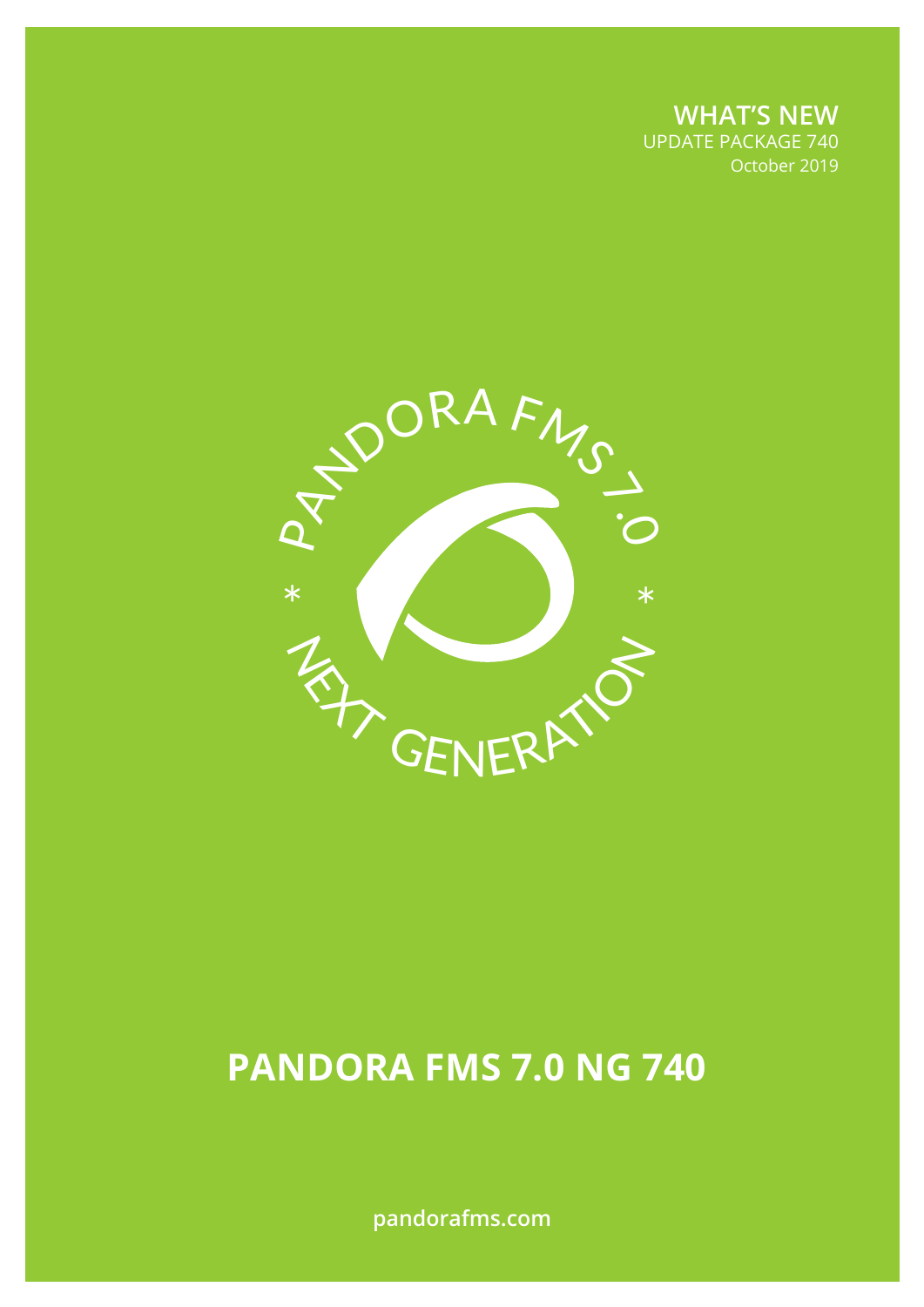

In this 740 release, the top priority has been solving certain software failures. From now on, even releases are intended to solve bugs and improve the existing features, whereas odd ones focus on extending the feature range, with the purpose of increasingly refining Pandora FMS.

## PANDORA FMS LATEST NEWS AND DEVELOPMENTS

#### **Report template time selector**

Report template time selector has also been improved along with the templates. Time lapse can be selected for different reports either manually or through a combo (1 hour, 6 hours, 1 day...).

#### **Metaconsole new extension uploading**

With this 740 release, custom extensions can be uploaded to Pandora FMS Metaconsole.

### **Troubleshooting**

- Fixed module graphic map key failure when in "*Classic*" mode with "*Show only average*" option enabled. **\***
- Fixed failure that made SNMP trap view generated filters to disappear when any sort of action was **\*** performed on them.
- Fixed error by which dashboard-generated public links containing any graphs had them cut out at the **\*** bottom.
- Fixed module duplicity in *tree view* > *module groups* when a module had a critical alert and a warning **\*** one.
- Fixed failure by which, if a module was remotely created by mistake on a software agent with the **\*** same name as an existing module, the second one was created on the agent's configuration.
- "*moduledata \_<modulename*>" macro performance fixed when belonging to the string type. **\***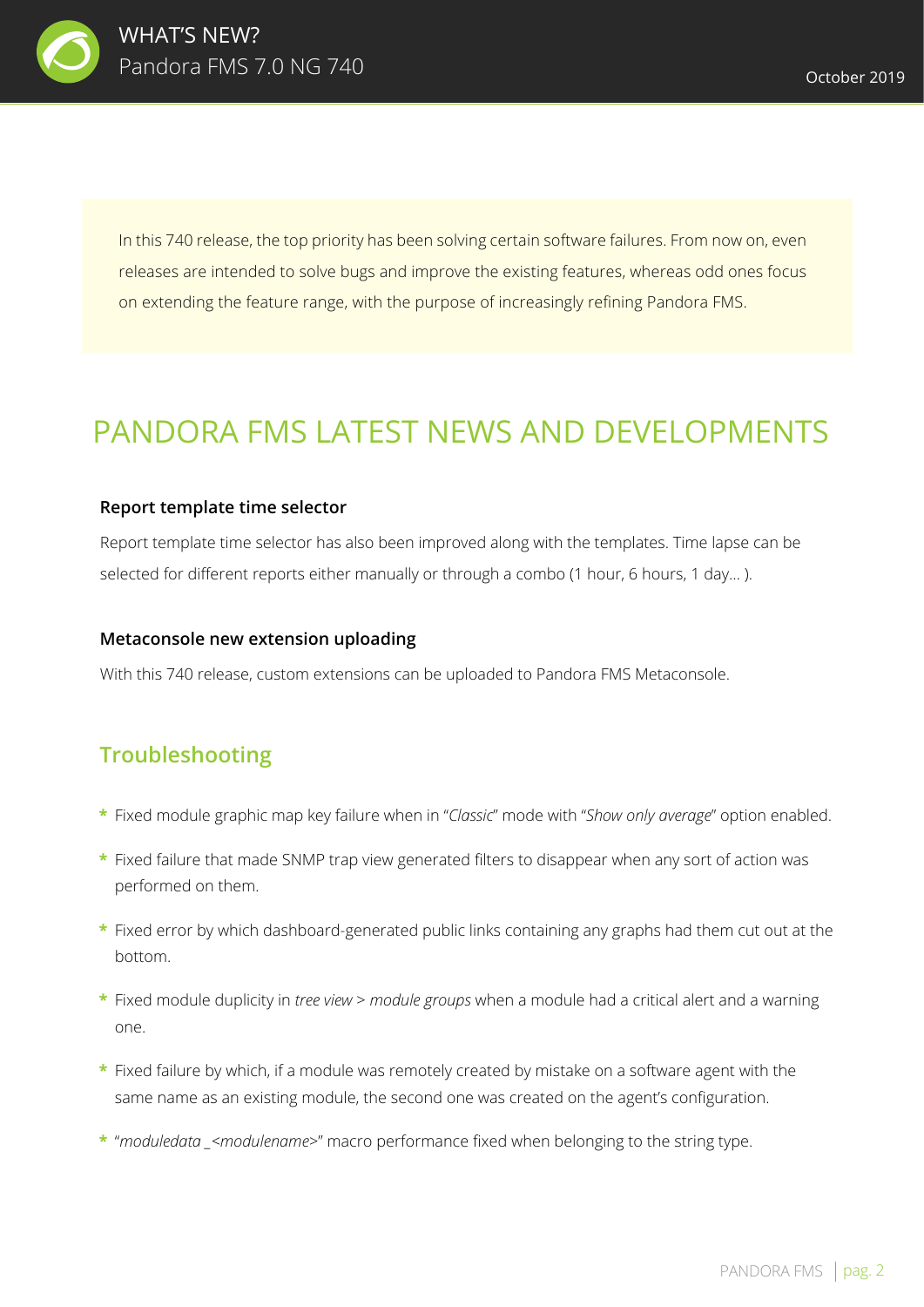

- "*use\_xml\_timestamp*" server token performance fixed when needing for software agent data **\***  processing to have as date that of the agent instead of that of the server.
- Fixed software agent massive operation failure, by which when modifying something, the agent **\*** interval got deleted.
- Fixed module post-processing issue, which was not correctly performed when increasing the value **\*** by one thousand or decreasing it by hundreds of millions.
- Policy search by name in Pandora FMS console fixed. **\***
- Agent Metaconsole-node redirecting fixed when clicking on one of them in event view. **\***
- Event comments fixed. When generating a comment in the event view, it did not appear in the **\*** comment view nor was is correctly displayed in event custom fields.
- Top N widget adding to dashboards fixed, by which the automatic map key that appeared when it **\*** was generated was cut out.
- User edition permissions issue fixed, by which the user could create but not edit. **\***
- Agent duplicity within Discovery Server recon tasks fixed when "*resolve\_names*" token is enabled. **\***
- \* Report menu duplicity when editing Metaconsole report elements fixed.
- \* Fixed certain API calls, such as *get\_events.*
- Fixed report failure, where Pandora FMS downloaded some elements in HTML when downloading **\***  them in CSV.
- \* Fixed visual error within paginated elements, which showed non-existing pages.
- \* Fixed SMPP plugin that failed when entering several target phone numbers.
- Fixed visual failures within Pandora FMS console, where certain elements were depicted outside of **\*** their corresponding tables.
- \* Fixed graphic sending by email since they were not correctly displayed.
- Fixed event truncation that prevented from correctly seeing long texts in the console. **\***